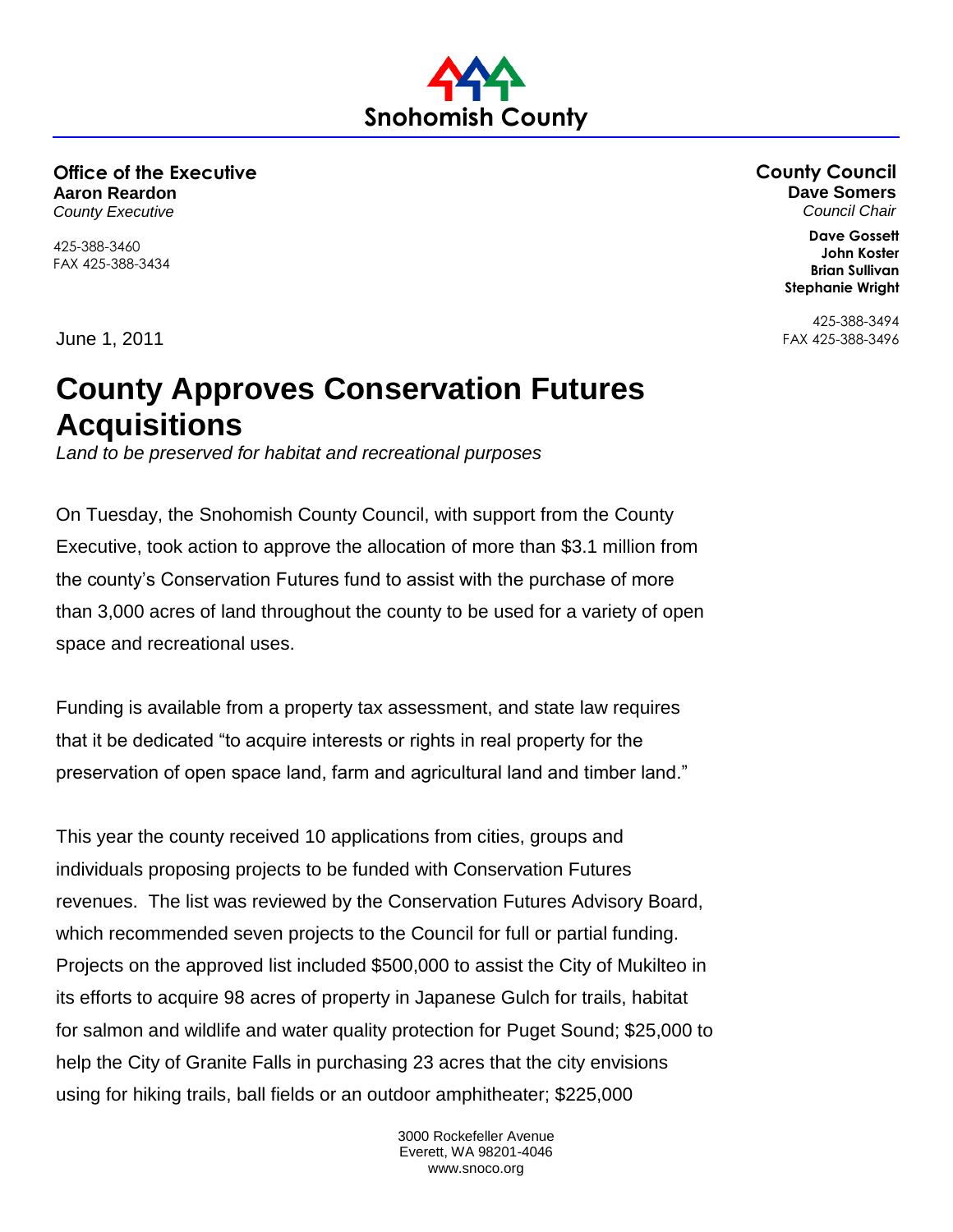requested by the Echo Paradise Community to purchase 30 acres of land at Quinn's Crossing to preserve a sole source aquifer that serves 15,000 water users and to protect the headwaters of Bear Creek, a critical salmon habitat area; and \$1,383,400 to partner with the Washington State Department of Natural Resources to secure 2,885 acres of forest land that will provide new recreation opportunities for the residents of Snohomish County.

"We are excited to support these great projects across the county that will help to protect critical natural resources while providing recreational opportunities for our residents," said Council Chair Dave Somers. "Our economic stability and growth depends on our ability to provide an environment where companies and individuals want to live, work and play."

The Conservation Futures property tax is estimated to generate \$3.2 million in revenue through the end of 2012. Matching funds for these and other projects will come from local jurisdictions, the State of Washington, and contributions from private donors.

"The protection of these properties as open space and for recreational use is of huge benefit to the residents of Snohomish County," said Snohomish County Executive Aaron Reardon. "Not only will they support our nationally recognized parks system, they'll also protect sensitive habitat for fish and wildlife."

"These projects will go a long way toward securing a special quality of life for current and future residents of Snohomish County," noted Council Vice Chair Brian Sullivan. "The projects approved will help us compete for jobs, residents and visitors in this challenging economy."

A full list of the projects to be funded may be found on the Council's website at: [http://www.co.snohomish.wa.us/documents/Departments/Council/News/Approv](http://www.co.snohomish.wa.us/documents/Departments/Council/News/ApprovedProjects_2011.pdf) [edProjects\\_2011.pdf](http://www.co.snohomish.wa.us/documents/Departments/Council/News/ApprovedProjects_2011.pdf)

> 3000 Rockefeller Avenue Everett, WA 98201-4046 www.snoco.org